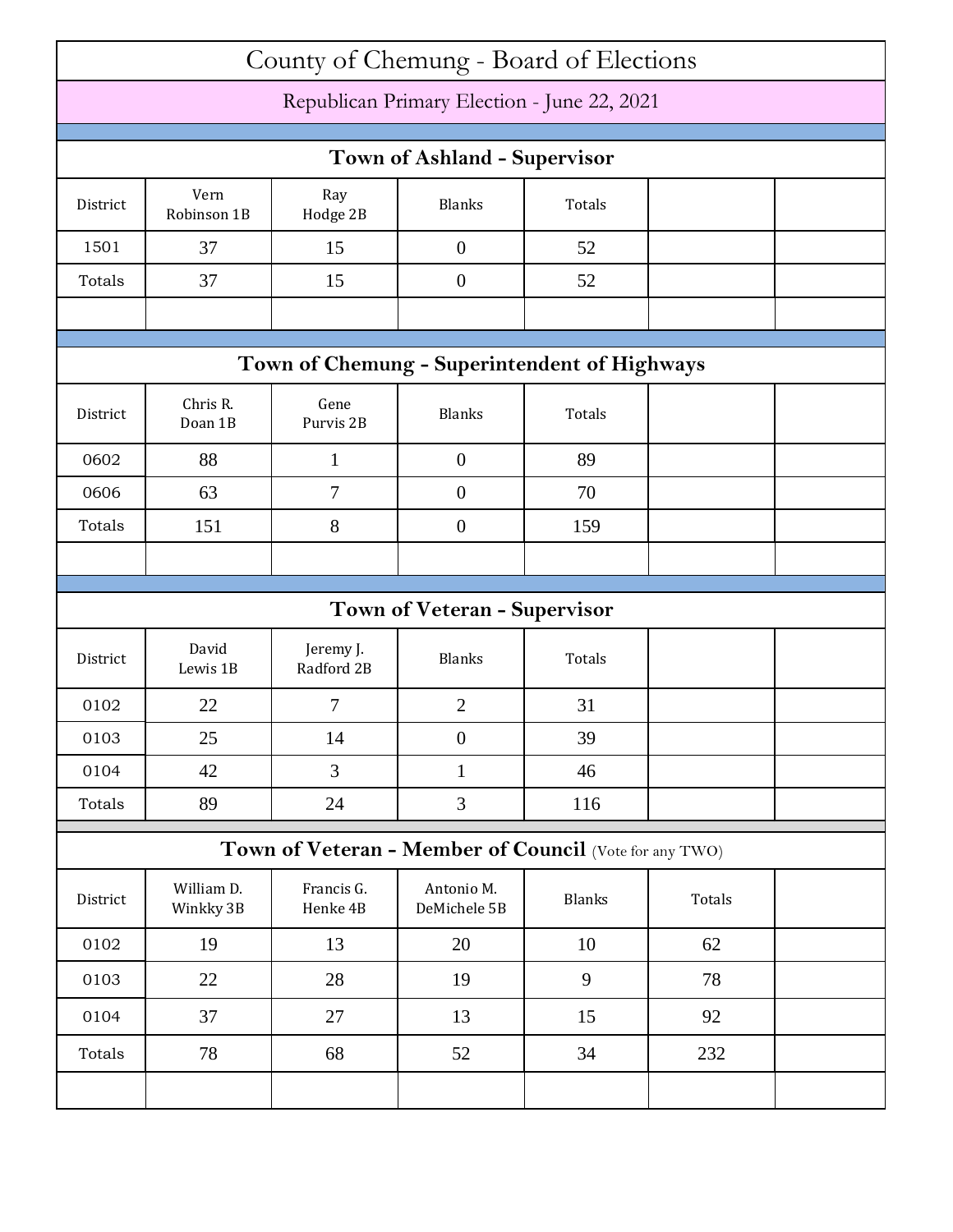| County of Chemung - Board of Elections      |                                                          |                                   |                          |                   |                |        |  |  |
|---------------------------------------------|----------------------------------------------------------|-----------------------------------|--------------------------|-------------------|----------------|--------|--|--|
| Republican Primary Election - June 22, 2021 |                                                          |                                   |                          |                   |                |        |  |  |
|                                             | Town of Southport - Member of Council (Vote for any TWO) |                                   |                          |                   |                |        |  |  |
| District                                    | John T.<br>O'Connor 1B                                   | Jennifer Herrick-<br>McGonigal 2B | Glenn L.<br>Gunderman 3B | Dan William<br>4B | <b>Blanks</b>  | Totals |  |  |
| 1207                                        | $\overline{4}$                                           | $\overline{2}$                    | 5                        | $\overline{2}$    | $\mathbf{1}$   | 14     |  |  |
| 1306                                        | 9                                                        | 5                                 | 8                        | $\overline{7}$    | $\overline{3}$ | 32     |  |  |
| 1401                                        | 9                                                        | 21                                | 19                       | 18                | 9              | 76     |  |  |
| 1402                                        | 18                                                       | 29                                | 34                       | 39                | 30             | 150    |  |  |
| 1403                                        | 19                                                       | 24                                | 14                       | 26                | 5              | 88     |  |  |
| 1404                                        | 43                                                       | 53                                | 63                       | 85                | 30             | 274    |  |  |
| 1405                                        | 19                                                       | 30                                | 28                       | 46                | 15             | 138    |  |  |
| 1406                                        | 12                                                       | 19                                | 12                       | 23                | 12             | 78     |  |  |
| 1502                                        | $\overline{0}$                                           | 3                                 | $\boldsymbol{0}$         | $\mathbf{1}$      | $\overline{2}$ | 6      |  |  |
| 1503                                        | 9                                                        | 15                                | 14                       | 9                 | 5              | 52     |  |  |
| 1504                                        | 3                                                        | $\overline{7}$                    | 11                       | 5                 | $\overline{2}$ | 28     |  |  |
| 1505                                        | 12                                                       | 14                                | 23                       | 19                | 12             | 80     |  |  |
| Totals                                      | 157                                                      | 222                               | 231                      | 280               | 126            | 1,016  |  |  |
|                                             |                                                          |                                   |                          |                   |                |        |  |  |